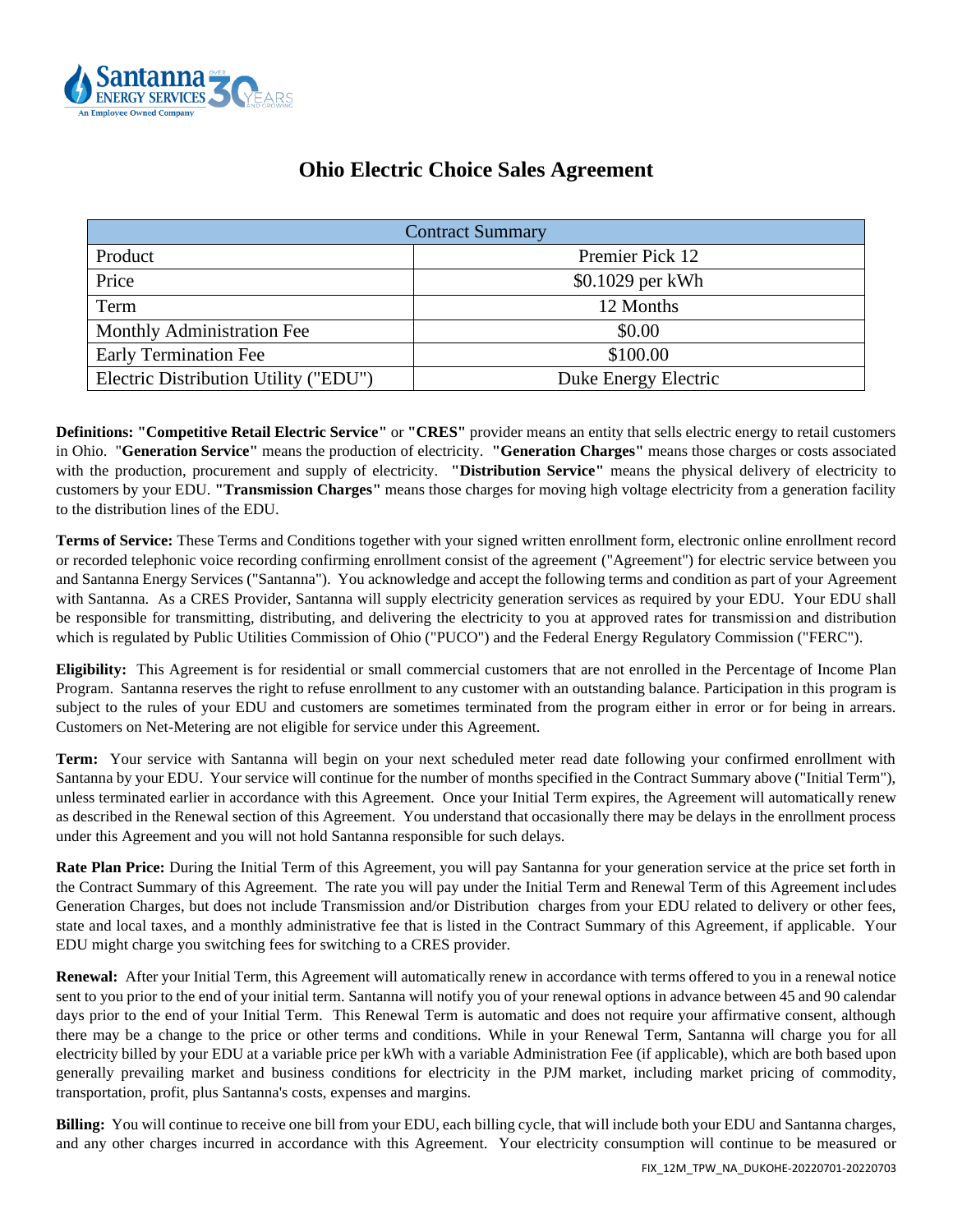

estimated by your EDU. You agree to pay your bill in accordance with your EDU's billing and payment terms. Your payment in full will be due to your EDU by the date specified in the bill. If you fail to pay this bill on time, you understand that you could be subject to interest, and late charges imposed by your EDU. Further, failure to pay your electric bill charges may result in your electric service being disconnected in accordance with your EDU's tariff. Your EDU may offer budget or other payment plans for your account. Santanna does not offer budget billing for the generation portion of the bill. If you do not pay your bill by the due date, Santanna may cancel this Agreement after giving you a minimum of fourteen (14) days written notice. Upon cancellation, you will be returned to your EDU as a customer. You may request from Santanna twice within a twelve (12) month period, without charge, up to twenty-four (24) months of my payment history.

**Right of Rescission:** Once you have been enrolled with Santanna, you will receive a confirmation notice from your EDU.You may rescind your enrollment without penalty within seven (7) calendar days following the postmark date on your EDU's confirmation notice. You may rescind this Agreement by contacting your EDU at their toll-free telephone number or in writing to the address of your EDU, both listed below.

**Cancellation:** You may terminate this Agreement without penalty within the rescission period, as stated above. You may also terminate this Agreement early, without penalty, if: (1) you move outside of Santanna's service area or into an area where Santanna charges a different price; or (2) if Santanna terminates the contract for any reason other than the customer's failure to pay or the occurrence of a force majeure event, including but not limited to, a change in any governing law or regulation that physically prevents or legally prohibits Santanna from performing under the terms of the contract. If you relocate within your EDU territory and do not cancel this Agreement, you will continue service with Santanna at your new location, and, if applicable, provide Santanna with your new account number and meter number(s) to transfer this contract to your new location. If Santanna does not transfer this Agreement for service at your new location within ninety (90) days of relocation, this Agreement will automatically terminate. If you decide to cancel after the rescission period and before the end of the Initial term of this Agreement, an early termination fee as stated in the Contract Summary, will apply (if applicable). It may take your EDU additional time to complete the cancellation process, as required under program rules. If you switch back to your EDU, you may or may not be served under the same rates, terms, and condition that apply to other customers served by your EDU. You are responsible for all charges through the date cancellation is finalized by your EDU.

**Agency:** You authorize Santanna to obtain information from your EDU that includes, but is not limited to: billing history, payment history, historical and future electricity usage, meter readings, and characteristics of electricity service. Santanna reserves the right to determine if your credit standing is satisfactory before accepting your enrollment request. Santanna is prohibited from disclosing your social security number and/or account number(s) without your affirmative written consent other than for uses of Santanna's own collections and credit reporting, participation in programs funded by the universal service fund pursuant to section 4928.52 of the Revised Code or assigning a customer contract to another CRES provider.

Force Majeure: Certain causes and events out of the control of Santanna may result in interruptions in service and affect the price of supplying electricity. Santanna will not be liable for the results of any such interruptions or price changes caused by any force majeure event, including but not limited to acts of God, catastrophic weather events, acts of any governmental authority, accidents, strikes, labor disputes, changes in laws, rules or regulations by any governmental authority, or any cause beyond Santanna's control.

**Title, Risk of Loss and Indemnity:** Title to electricity will pass from Santanna to you when we deliver it to the delivery point for your EDU. Santanna will cease to have title to and risk of loss related to the electricity when it is delivered to the delivery point for your EDU.

**Warranties and Limitation of Liability:** OTHER THAN THOSE REQUIRED BY LAW, SANTANNA MAKES NO REPRESENTATIONS OR WARRANTIES, EITHER EXPRESSED OR IMPLIED, WITH REGARD TO THE PROVISION OF ELECTRIC GENERATION SERVICE AND DISCLAIMS ANY AND ALL WARRANTIES, EXPRESSED OR IMPLIED, INCLUDING BUT NOT LIMITED TO, WARRANTIES OF MERCHANTABILITY AND FITNESS FOR A PARTICULAR PURPOSE. SANTANNA WILL NOT BE LIABLE TO YOU OR ANY THIRD PARTY FOR CONSEQUENTIAL, INCIDENTAL, PUNITIVE, EXEMPLARY OR INDIRECT DAMAGES, INCLUDING BUSINESS INTERRUPTION DAMAGES OR LOST PROFITS. ALL OTHER LIABILITY WILL BE LIMITED TO DIRECT ACTUAL DAMAGES ONLY, AND SUCH DIRECT ACTUAL DAMAGES WILL BE THE SOLE EXCLUSIVE REMEDY. YOU HEREBY WAIVE ALL OTHER REMEDIES AT LAW OR IN EQUITY.

**Miscellaneous:** Santanna reserves the right to assign this Agreement to another CRES, upon written notification. You may not assign this Agreement, in whole or in part, without the prior written consent of Santanna. If, due to a change in market conditions, Santanna wishes to lower the price per kilowatt hour charged to the customer, it may do so without consent, provided there are no other changes